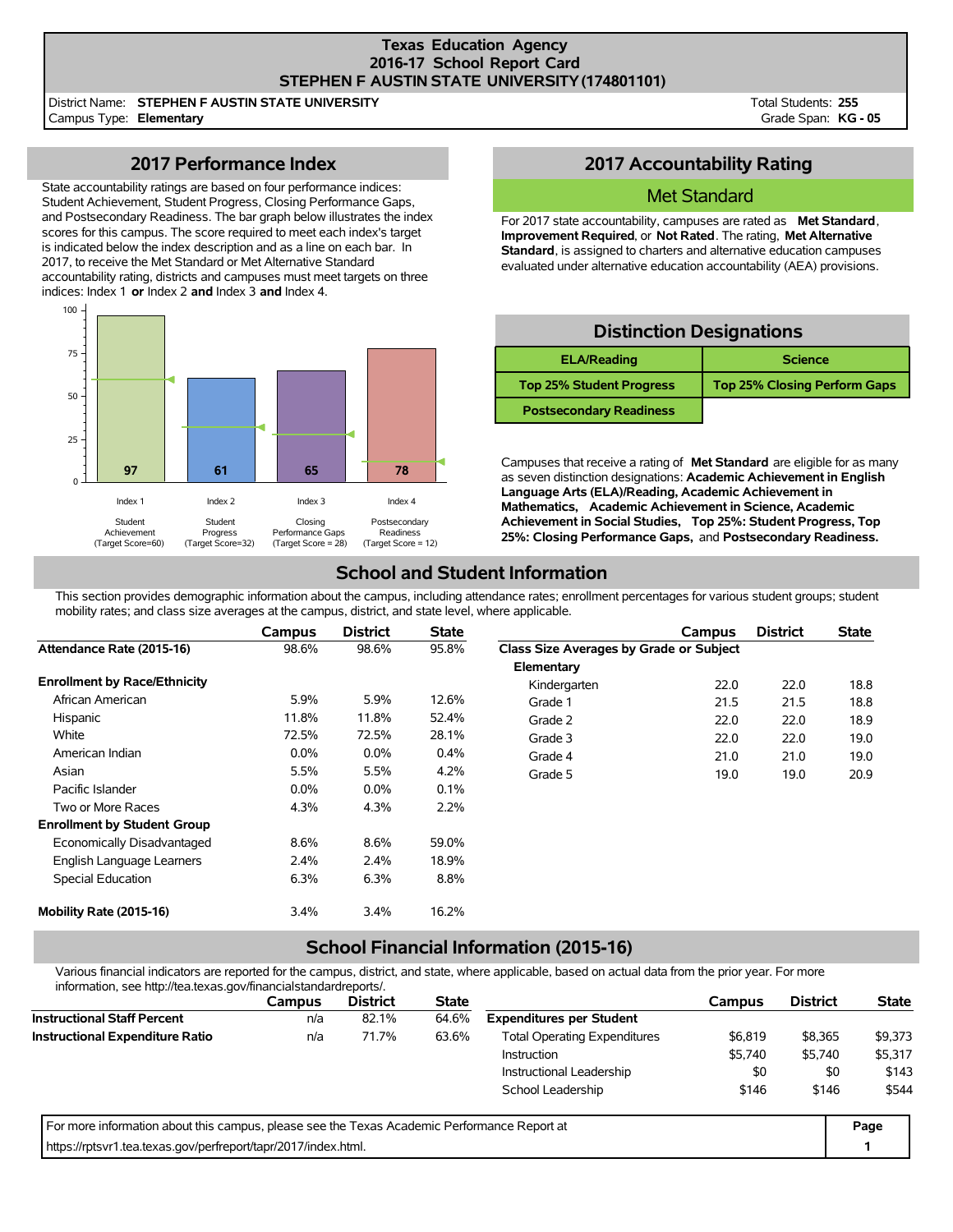#### **STEPHEN F AUSTIN STATE UNIVERSITY (174801101) STEPHEN F AUSTIN STATE UNIVERSITY**

|                                                                             |      |              |     | All                        | African |               |       | American                           |        | <b>Pacific</b>           | Two or<br>More | Econ          |
|-----------------------------------------------------------------------------|------|--------------|-----|----------------------------|---------|---------------|-------|------------------------------------|--------|--------------------------|----------------|---------------|
|                                                                             |      | <b>State</b> |     | District Students American |         | Hispanic      | White | Indian                             | Asian  | Islander                 | Races          | <b>Disadv</b> |
| STAAR Percent at Approaches Grade Level or Above (Sum of All Grades Tested) |      |              |     |                            |         |               |       |                                    |        |                          |                |               |
| All Subjects                                                                | 2017 | 75%          | 97% | 97%                        | 94%     | 93%           | 97%   | $\overline{\phantom{a}}$           | 100%   | $\blacksquare$           | 100%           | 93%           |
|                                                                             | 2016 | 75%          | 97% | 97%                        | 95%     | 95%           | 98%   | $\ast$                             | 100%   | $\overline{a}$           | 96%            | 93%           |
| Reading                                                                     | 2017 | 72%          | 98% | 98%                        | 83%     | 94%           | 99%   | $\overline{\phantom{a}}$           | 100%   | $\overline{\phantom{a}}$ | 100%           | 91%           |
|                                                                             | 2016 | 73%          | 99% | 99%                        | 100%    | 100%          | 99%   | $\ast$                             | $\ast$ | $\overline{\phantom{a}}$ | 100%           | 100%          |
| Mathematics                                                                 | 2017 | 79%          | 98% | 98%                        | 100%    | 94%           | 99%   | $\overline{\phantom{a}}$           | 100%   | $\overline{\phantom{a}}$ | 100%           | 100%          |
|                                                                             | 2016 | 76%          | 98% | 98%                        | 100%    | 100%          | 98%   | $\ast$                             | $\ast$ | $\overline{\phantom{a}}$ | 89%            | 100%          |
| Writing                                                                     | 2017 | 67%          | 90% | 90%                        | *       | 83%           | 89%   | $\blacksquare$                     | $\ast$ |                          | $\ast$         |               |
|                                                                             | 2016 | 69%          | 95% | 95%                        | $\ast$  | $\ast$        | 97%   |                                    | $\ast$ |                          | $\ast$         | $\ast$        |
| Science                                                                     | 2017 | 79%          | 97% | 97%                        | ∗       | 100%          | 96%   |                                    | $\ast$ |                          | $\ast$         | $\ast$        |
|                                                                             | 2016 | 79%          | 93% | 93%                        | $\ast$  | 86%           | 96%   | $\ast$                             | $\ast$ |                          | $\ast$         | $\ast$        |
| STAAR Percent at Meets Grade Level (Sum of All Grades Tested)               |      |              |     |                            |         |               |       |                                    |        |                          |                |               |
| Two or More Subjects 2017                                                   |      | 48%          | 78% | 78%                        | $\ast$  | 73%           | 77%   | $\overline{\phantom{a}}$           | 100%   | $\overline{a}$           | 86%            | 73%           |
|                                                                             | 2016 | 45%          | 78% | 78%                        | 75%     | 75%           | 78%   | $\ast$                             | $\ast$ | $\overline{a}$           | 89%            | $\ast$        |
| Reading                                                                     | 2017 | 48%          | 83% | 83%                        | 83%     | 73%           | 83%   |                                    | 100%   | $\overline{a}$           | 86%            | 82%           |
|                                                                             | 2016 | 46%          | 79% | 79%                        | 75%     | 81%           | 78%   | $\ast$                             | $\ast$ | $\overline{\phantom{a}}$ | 78%            | $\ast$        |
| Mathematics                                                                 | 2017 | 48%          | 87% | 87%                        | 83%     | 100%          | 83%   | $\overline{\phantom{a}}$           | 100%   | $\overline{a}$           | 100%           | 91%           |
|                                                                             | 2016 | 43%          | 82% | 82%                        | 75%     | 81%           | 82%   | $\ast$                             | $\ast$ | $\overline{a}$           | 89%            |               |
| Writing                                                                     | 2017 | 38%          | 68% | 68%                        | *       | $\ast$        | 70%   | $\blacksquare$                     | $\ast$ | $\overline{a}$           | $\ast$         |               |
|                                                                             | 2016 | 41%          | 83% | 83%                        | $\ast$  | $\ast$        | 83%   |                                    | $\ast$ |                          | $\ast$         |               |
| Science                                                                     | 2017 | 52%          | 84% | 84%                        | $\ast$  | $\ast$        | 88%   |                                    | $\ast$ |                          | $\ast$         |               |
|                                                                             | 2016 | 47%          | 71% | 71%                        | $\ast$  | $\ast$        | 80%   | $\ast$                             | $\ast$ |                          | $\ast$         | $\ast$        |
| STAAR Percent at Masters Grade Level (Sum of All Grades Tested)             |      |              |     |                            |         |               |       |                                    |        |                          |                |               |
| All Subjects                                                                | 2017 | 20%          | 53% | 53%                        | 41%     | 44%           | 53%   | $\overline{\phantom{a}}$           | 85%    | $\overline{\phantom{a}}$ | 60%            | 46%           |
|                                                                             | 2016 | 18%          | 45% | 45%                        | 29%     | 40%           | 45%   | *                                  | 82%    | $\overline{a}$           | 54%            | $\ast$        |
| Reading                                                                     | 2017 | 19%          | 54% | 54%                        | $\ast$  | 38%           | 53%   |                                    | $\ast$ | $\overline{a}$           | 71%            | 45%           |
|                                                                             | 2016 | 17%          | 57% | 57%                        | ∗       | 56%           | 52%   | $\ast$                             | $\ast$ | $\overline{a}$           | 78%            | $\ast$        |
|                                                                             |      |              |     |                            | ∗       | 63%           |       |                                    | 100%   | $\overline{a}$           | $\ast$         |               |
| Mathematics                                                                 | 2017 | 23%          | 60% | 60%                        | $\ast$  |               | 59%   | $\overline{\phantom{a}}$<br>$\ast$ | $\ast$ | $\overline{\phantom{a}}$ | $\ast$         | 55%           |
|                                                                             | 2016 | 19%          | 45% | 45%                        | *       | 31%<br>$\ast$ | 48%   |                                    | $\ast$ |                          | $\ast$         |               |
| Writing                                                                     | 2017 | 12%          | 32% | 32%                        | $\ast$  | $\ast$        | 30%   | $\overline{\phantom{a}}$           | $\ast$ |                          | $\ast$         |               |
|                                                                             | 2016 | 15%          | 30% | 30%                        | $\ast$  | $\ast$        | 30%   |                                    | $\ast$ |                          | $\ast$         |               |
| Science                                                                     | 2017 | 19%          | 49% | 49%                        | $\ast$  | $\ast$        | 54%   | $\ast$                             | $\ast$ |                          | $\ast$         | $\ast$        |
|                                                                             | 2016 | 16%          | 27% | 27%                        |         |               | 28%   |                                    |        |                          |                |               |
| <b>STAAR Percent Met or Exceeded Progress</b>                               |      |              |     |                            |         |               |       |                                    |        |                          |                |               |
| All Subjects                                                                | 2017 | 61%          | 83% | 83%                        | *       | 75%           | 87%   |                                    |        |                          | 75%            | 75%           |
|                                                                             | 2016 | 62%          | 78% | 78%                        | $\ast$  | 82%           | 75%   | *                                  |        |                          | $\ast$         |               |
| Reading                                                                     | 2017 | 59%          | 79% | 79%                        | $\ast$  | 70%           | 83%   |                                    |        |                          | *              | $\ast$        |
|                                                                             | 2016 | 60%          | 73% | 73%                        | *       | $\ast$        | 67%   | $\ast$                             | $\ast$ |                          | *              |               |
| Mathematics                                                                 | 2017 | 64%          | 88% | 88%                        | ∗       | 80%           | 90%   |                                    |        |                          |                |               |
|                                                                             | 2016 | 63%          | 84% | 84%                        | *       | $\ast$        | 82%   | $\ast$                             | *      |                          | $\ast$         |               |

For more information about this campus, please see the Texas Academic Performance Report at **Page Page** https://rptsvr1.tea.texas.gov/perfreport/tapr/2017/index.html. **2**

'?' Indicates that the data for this item were statistically improbable, or were reported outside a reasonable range. '' Indicates zero observations reported for this group. '\*' Indicates results are masked due to small numbers to protect student confidentiality. Ma' Indicates data reporting is not applicable for this group.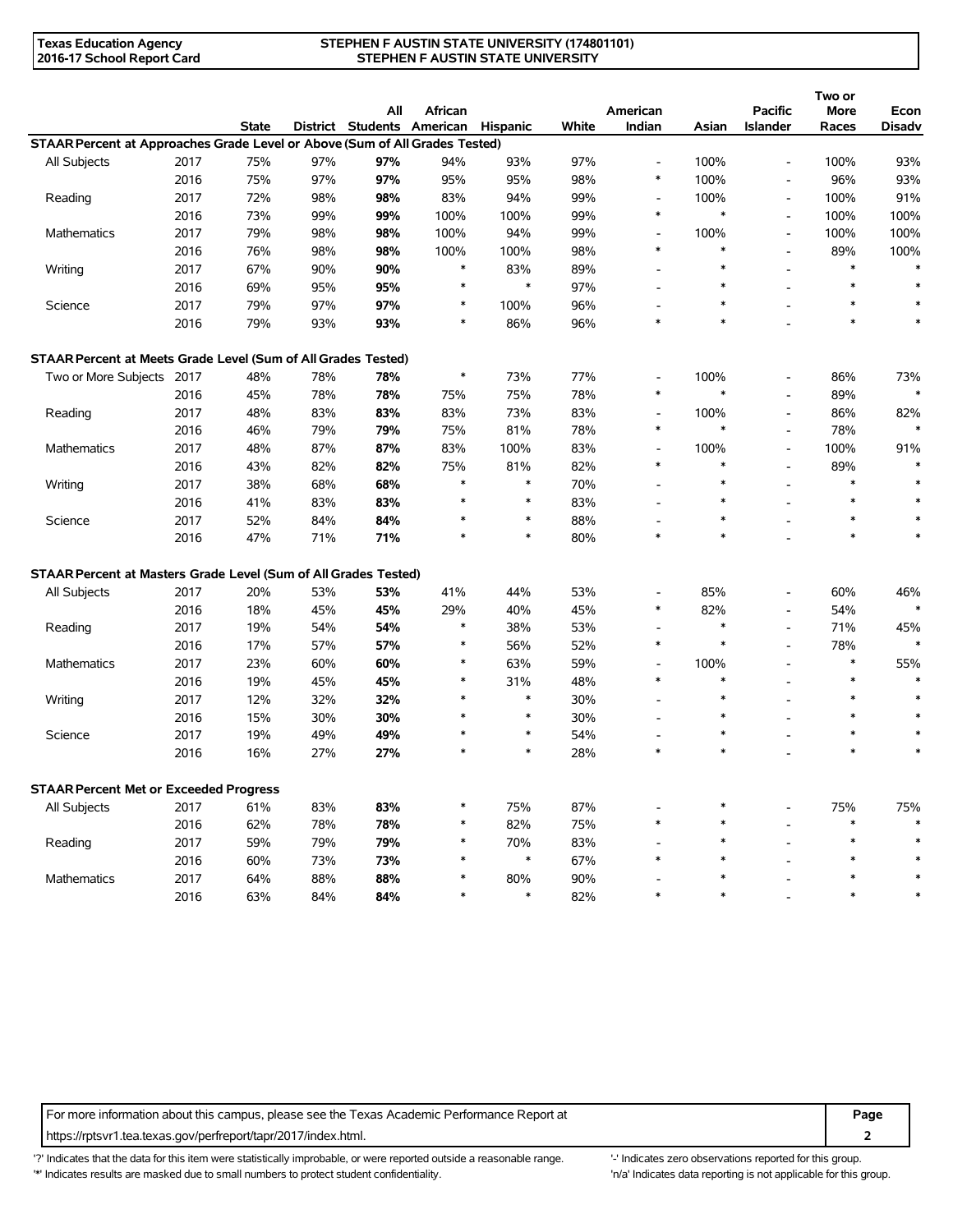#### **STEPHEN F AUSTIN STATE UNIVERSITY (174801101) STEPHEN F AUSTIN STATE UNIVERSITY**

|                                                                    |      |              |                 |         |                 |                 |        |                          |        |                 | Two or      |               |
|--------------------------------------------------------------------|------|--------------|-----------------|---------|-----------------|-----------------|--------|--------------------------|--------|-----------------|-------------|---------------|
|                                                                    |      |              |                 |         | African         |                 |        | American                 |        | <b>Pacific</b>  | <b>More</b> | Econ          |
|                                                                    |      | <b>State</b> | <b>District</b> |         | Campus American | <b>Hispanic</b> | White  | Indian                   | Asian  | <b>Islander</b> | Races       | <b>Disadv</b> |
| <b>STAAR Percent Exceeded Progress</b>                             |      |              |                 |         |                 |                 |        |                          |        |                 |             |               |
| All Subjects                                                       | 2017 | 19%          | 38%             | 38%     | $\ast$          | 55%             | 35%    | $\overline{\phantom{a}}$ | $\ast$ | $\overline{a}$  | 42%         | 50%           |
|                                                                    | 2016 | 17%          | 25%             | 25%     | ∗               | 23%             | 25%    | $\ast$                   | $\ast$ |                 | $\ast$      | $\ast$        |
| Reading                                                            | 2017 | 17%          | 36%             | 36%     | ∗               | 50%             | 31%    |                          | $\ast$ |                 | $\ast$      | $\ast$        |
|                                                                    | 2016 | 16%          | 26%             | 26%     | $\ast$          | $\ast$          | 27%    | $\ast$                   | $\ast$ |                 | $\ast$      | $\ast$        |
| Mathematics                                                        | 2017 | 20%          | 40%             | 40%     | $\ast$          | 60%             | 38%    | $\blacksquare$           | $\ast$ |                 | $\ast$      |               |
|                                                                    | 2016 | 17%          | 24%             | 24%     | $\ast$          | $\ast$          | 24%    | $\ast$                   | $\ast$ |                 | $\ast$      | $\ast$        |
| Progress of Prior-Year Non-Proficient Students (Sum of Grades 4-8) |      |              |                 |         |                 |                 |        |                          |        |                 |             |               |
| Reading                                                            | 2017 | 35%          | *               | $\ast$  |                 |                 |        |                          |        |                 |             |               |
|                                                                    | 2016 | 35%          | $\ast$          | $\star$ |                 | $\blacksquare$  | $\ast$ |                          |        |                 |             |               |
| Mathematics                                                        | 2017 | 43%          | $\ast$          | $\star$ |                 |                 | $\ast$ |                          |        |                 | $\ast$      |               |
| <b>Students Success Initiative</b>                                 |      |              |                 |         |                 |                 |        |                          |        |                 |             |               |
| Grade 5                                                            |      |              |                 |         |                 |                 |        |                          |        |                 |             |               |
| Students Approaching Grade Level on First STAAR Administration     |      |              |                 |         |                 |                 |        |                          |        |                 |             |               |
| Reading                                                            | 2017 | 72%          | 100%            | 100%    | $\ast$          | 100%            | 100%   |                          | $\ast$ |                 | $\ast$      |               |
| Mathematics                                                        | 2017 | 81%          | 97%             | 97%     | $\ast$          | 100%            | 96%    |                          | *      |                 | $\ast$      |               |
| Students Requiring Accelerated Instruction                         |      |              |                 |         |                 |                 |        |                          |        |                 |             |               |
| Reading                                                            | 2017 | 28%          | $\ast$          | $\star$ | $\ast$          | $\ast$          | $\ast$ |                          |        |                 | $\ast$      |               |
| Mathematics                                                        | 2017 | 19%          | $\ast$          | $\star$ | $\ast$          | $\ast$          | $\ast$ |                          | $\ast$ |                 | $\ast$      | $\ast$        |
| <b>STAAR Cumulative Met Standard</b>                               |      |              |                 |         |                 |                 |        |                          |        |                 |             |               |
| Reading                                                            | 2017 | 81%          | 100%            | 100%    | $\ast$          | 100%            | 100%   |                          |        |                 | $\ast$      |               |
| <b>Mathematics</b>                                                 | 2017 | 87%          | 100%            | 100%    | $\ast$          | 100%            | 100%   |                          | $\ast$ |                 | $\ast$      | $\ast$        |

For more information about this campus, please see the Texas Academic Performance Report at **Page Page** https://rptsvr1.tea.texas.gov/perfreport/tapr/2017/index.html. **3**

'?' Indicates that the data for this item were statistically improbable, or were reported outside a reasonable range. '' Indicates zero observations reported for this group. '\*' Indicates results are masked due to small numbers to protect student confidentiality. Ma' Indicates data reporting is not applicable for this group.